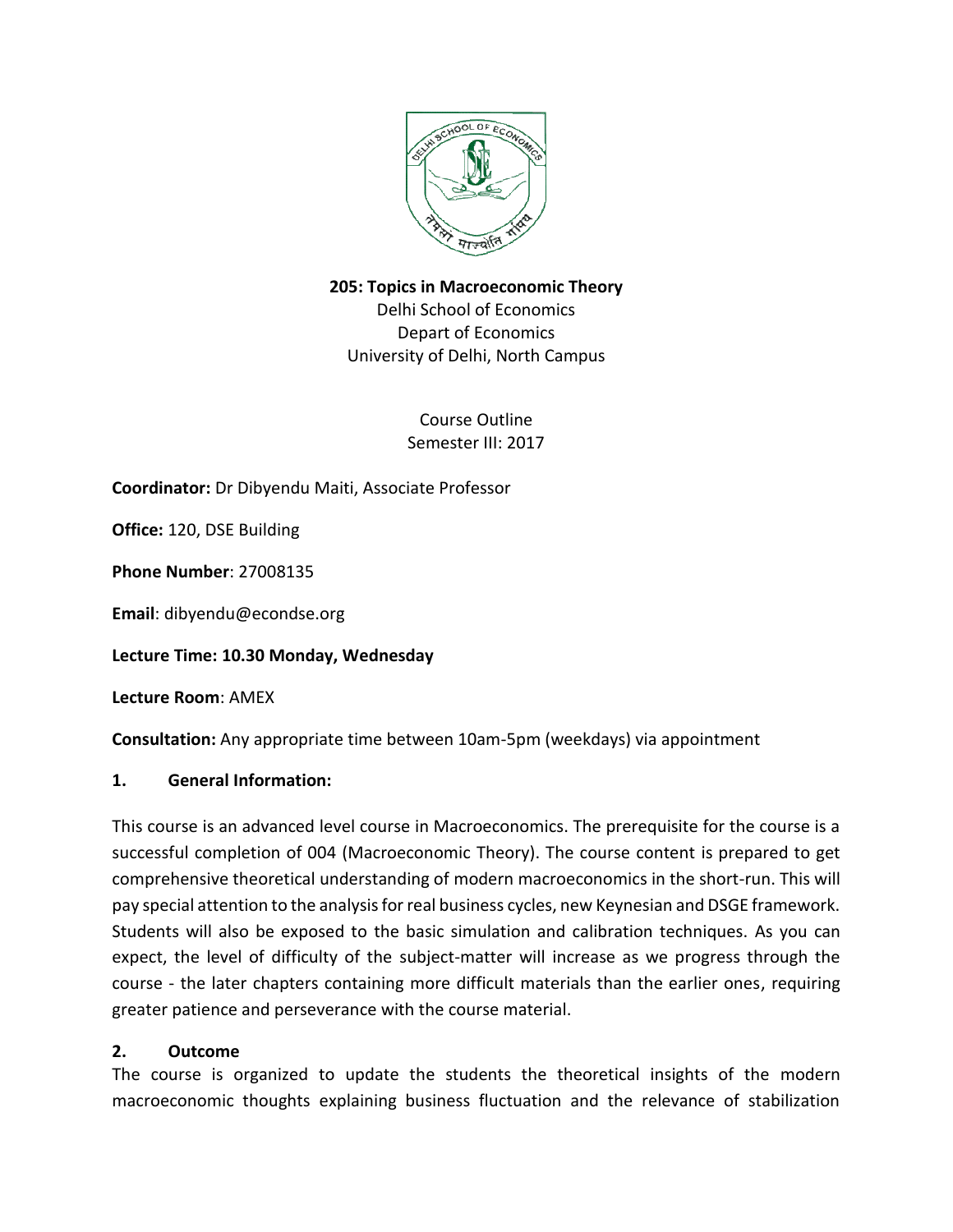policies especially in the short-run. This would essentially convey the role of government and Central Bank. Looking at the contemporary issues, the course would pay more attention to the understanding of economics of global economic crisis. Student should read the original articles and texts instead of relying on lecture notes.

## **3. Learning Outcome**

Student will be able to develop theoretical insights of growth, business cycles and related problems of contemporary macroeconomy. It is expected that the student will develop analytical power of analysing and diagnosing critical issues relating to modern macro issues and business cycles. The emphasis will be given on building scientific method of understanding a theory by proof, instead of relying discursive discussion.

| Week    | <b>Topic</b>                                            | Reference                      |
|---------|---------------------------------------------------------|--------------------------------|
| Week 1  | Endogenous growth                                       | Sorenson (ch8-9)               |
| Week 2  | Labour market and growth                                | Sorenson (ch 11-12)            |
| Week 3  | General Equilibrium                                     | Wickens (ch 4)                 |
| Week 4  | <b>Real Business Theory</b>                             | Romer (ch 5)                   |
| Week 5  | Calibrations (Mathematica software)                     | Shone (few examples)           |
| Week 6  | Applications                                            | Assignments                    |
| Week 7  | <b>Nominal Rigidity</b>                                 | Romer (ch 6)                   |
| Week 8  | DSGE/New Keynesian                                      | Gali/Romer (ch7)               |
| Week 9  | DSGE (continued)                                        | Gali/ Romer (ch7)              |
| Week 10 | Welfare loss of fluctuations                            | Sorensen (ch 20)               |
| Week 11 | Inflation and Monetary Policy                           | Romer (ch 11)                  |
| Week 12 | Budget Deficit and Fiscal Policy, Ricardian Equivalence | Romer (ch 12) / Wickens (ch 6) |

## **4. Course content**

# **5. Course Materials**

## **Text Book:**

- Romer, D. (2012), *Advanced Macroeconomics* (4<sup>th</sup> ed.), New York: Mc-Grow Hill.
- Sorensen, P.B. and Whitta-Jacobsen, H.J. (2010), *Introducing Advanced Macroeconomics – Growth and Business Cycles*, 2 nd Edition, McGraw-Hill
- Wickens, M. (2011), *Macroeconomic Theory* (2nd ed.), Princeton University Press
- Galí, Jordi (2008), Monetary Policy, Inflation, and the Business Cycle, Princeton University Press

Other materials will be supplied time to time during semester.